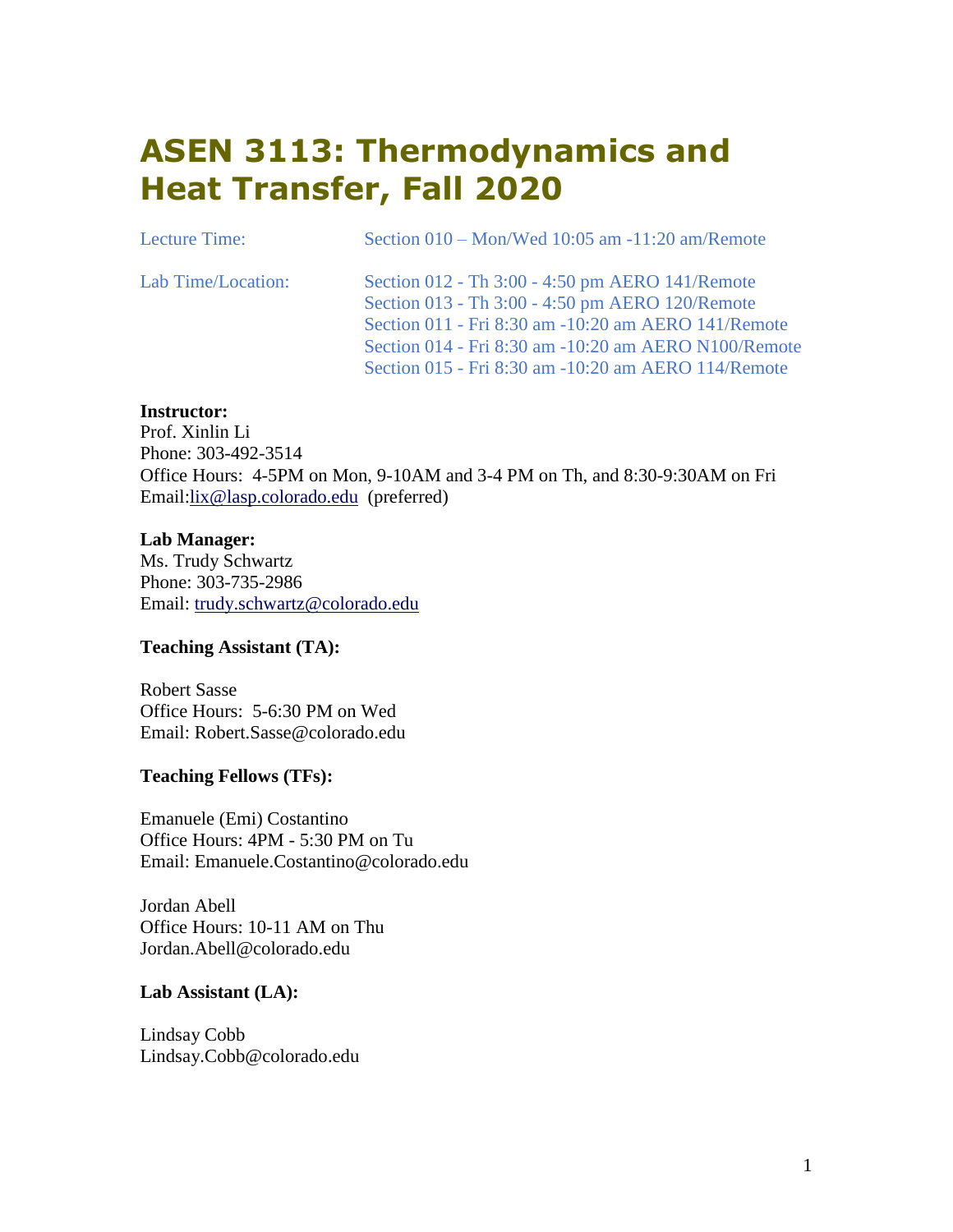**Text: McGraw Hill Connect:** Cengel, *Fundamentals of Thermal-Fluid Sciences, 5th Edition*.

**Prerequisites:** ASEN 2002 or equivalent.

**Introduction:** This course follows ASEN 2002 and covers the Second Law of Thermodynamics, Entropy, Power/Energy Cycles and Heat Transfer (conduction, convection, and radiation). The emphasis will be on understanding the basic physical principles associated with these topics and developing the student's ability to solve numerical problems associated with them. Experiments will be carried out to help the student gain experience with the systems representing these principles.

**Course Objective:** Given regular class attendance, reading of assigned text material in preparation for quizzes, careful and comprehensive completion of all assignments, students should be able to: (1) understand the general concepts of thermodynamics and heat transfer in order to develop an intuitive grasp of the subject matter; (2) develop an ability to apply these basic concepts to engineering design problems.

**Course Structure:** The textbook will be followed closely but some additional material may be introduced to broaden a particular subject. This material will be distributed to the class. Students are expected to read the assigned textbook section in time to prepare for both in class discussion and for quizzes given approximately every week. Homework assignments will be weekly or bi-weekly.

This class utilizes the iClicker system to enhance learning and reward participation in class discussion. Since doing remotely, you will need to use your iClicker Reef app (free for Fall of 2020) on a smart phone, a tablet, or laptop. The frequency is CA (tied to AERO 120, even though we won't be there physically). For more information: <https://oit.colorado.edu/services/learning-spaces-technology/cuclickers/help/student-resources>

**Exams:** There will be 3 one-hour-long mid-term exams and a final exam. All hour-long exams will be in-class (virtual but in sync) and cover the material between it and the previous exam. All Exams are open book and open note (but closed internet except for the Canvas page). After the exams are graded we will go over them to resolve any issues that were particularly problematical to the class. There will be no make-up for exams and quizzes. **Acceptable excuses**, such as medical certification of an emergency, are required to make up any exam. (There will be no make-up opportunity for quizzes since four are dropped).

# **GRADING**

Our grading scheme is designed to indicate your level of competency compared to the standards set by the AES faculty. Do you meet the minimum level of competency? Do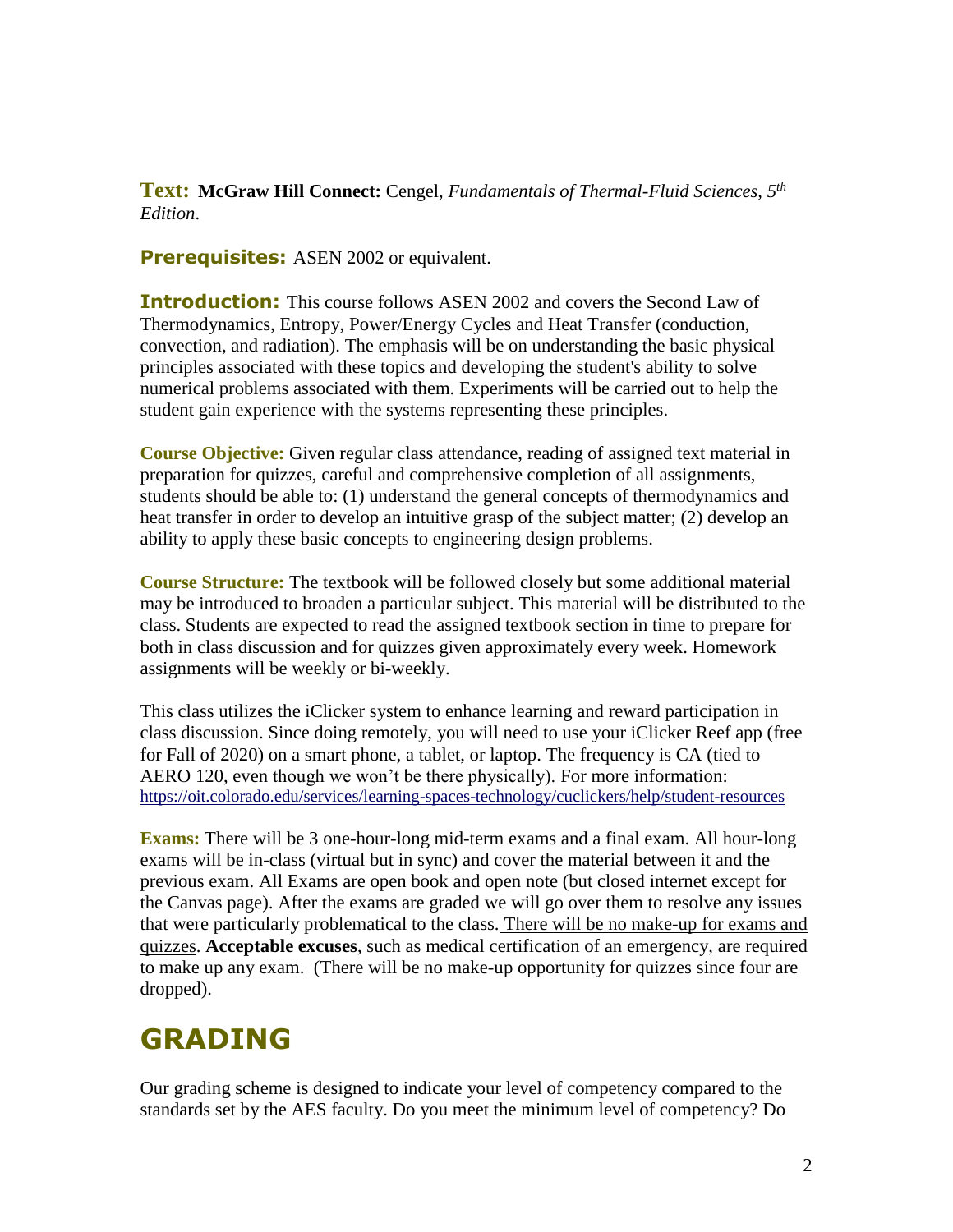you exceed the minimum? Are you below the minimum? This should be indicated by the final grade. We (the faculty) are professionals and it is our job to set and maintain standards. We are expected to use our education, experience, and interactions with industry, government laboratories, others in academe, etc., to determine the content of these standards. Because our program is accredited by ABET (Accreditation Board for Engineering and Technology), the AES curriculum meets or exceeds that board's standards. As with any other professionals (doctors, lawyers, etc.) you must trust that we know what we are doing and that we are obliged to uphold standards.

The final grade indicates your readiness to continue to the next level of courses. Meeting the minimum requirements indicates that you are prepared to continue, at least at the minimum level required for the next sequence of courses. Exceeding the minimum means you are ready to enter the next course and that you have mastery of material beyond the minimum, i.e., you show some level of proficiency.

*Grade Breakdown According to Assignments*: Your final grade is determined according to the following percentage breakdown:

| Reading/lecture quizzes $(\sim 10 \text{ min each};$ drop the lowest 4) | 5%   |
|-------------------------------------------------------------------------|------|
| Clicker quizzes (random; drop the lowest 4)                             |      |
| Three Mid-term Exams (8% each)                                          |      |
| Experimental Labs (2 reports, 10% each) (Group effort)*                 |      |
| Design Lab (1 power point presentation) (Group effort)*                 | 8%   |
| Homework (Group effort)*                                                | 15%  |
| Final (TBD)                                                             |      |
|                                                                         | 100% |

### \*Group effort only counts toward final grade if total individual grade is C or better

Any grade question/dispute must be resolved **within two weeks** after the grade is posted. This will avoid undue complications at the end of the semester when final grades are being determined. As for the final exam and final grade, any question/dispute will be resolved at the beginning of the next semester (**not during the break**). There are certain due processes to be followed.

# **Important Notes**

1. We reserve the right to reply to email questions only in business hours, i.e. Monday through Friday, 8:00 am – 6:00 pm. Emails received 24 hours or less before the exams are not guaranteed a response. We also reserve the right to reply all (to the entire class) if the questions/answers are deemed to benefit others in the class (the identities of the questioners are not to be revealed). To better help us manage and track your emails, from the junk and clutter that we receive on a daily basis, please include **ASEN3113** at the beginning of the subject line.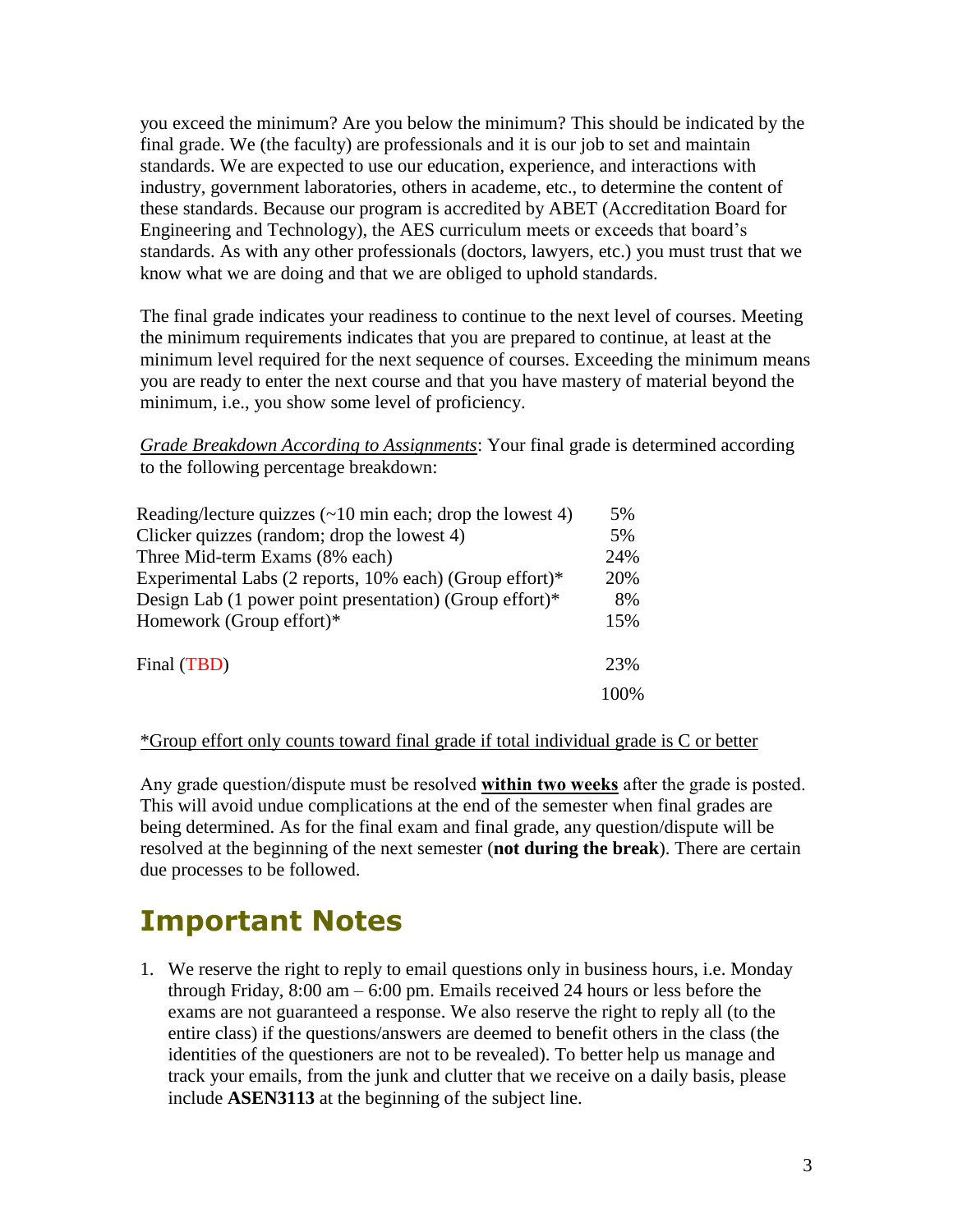2. The scheduled laboratory hours will be used for both experimental and design lab projects. These lab hours should be used for course work even when no formal supervision is present.

3. Attendance (virtually/in person) to all lectures and laboratory workshops is expected.

4. Always have a calculator for both lecture/laboratory sessions.

5. Expect new material to be presented in both the "lectures" and the "laboratory" hours.

6. Why have reading assignments, homework, lab exercises, design project, and various quizzes?

- o Reading assignments are to be completed before the lecture/discussion. The lecture/discussions should help to clarify and supplement what you have read.
- o Homework assignments will cover both material from lectures and material assigned but not covered in lectures. Homework enforces the mental processes that help you to become proficient in a subject. In addition, homework may encourage you to learn other material not included in lectures or laboratories.

*HW(Score/30) = 10pts (random P1) + 10pts (random P2) + 10pts (# of remaining problems completed)/(# of remaining problems assigned)*

- o Experimental laboratory exercises are either more complex than hands-on homework or require special equipment. You will work in teams and are required to submit a team laboratory report and one page or less your individual discussion about the lab.
- o Design project helps you to learn how to synthesis the basic concepts, methods, and tools presented in the course curriculum. The team-oriented approach will give you experience in working and cooperating in groups.
- o Reading quizzes at the beginning of class provide a gauge to determine what you have learned independently from the assigned reading. Lecture quizzes, at the end of class, cover the previous days' and/or the same day's lecture. Clicker quizzes, another way to measure what you have learned, increase your retention what was taught, and facilitate discussion and peering teaching. Always bring your clicker and calculator (and your text book too) to the classroom.

8. Safety is the number one priority for laboratory exercises. You are expected to attend PILOT lab orientation to get door and computer access.

## 9. **All assignments must be submitted to Canvas in pdf form only:**

- $\circ$  Homework must be submitted before class begins on the day that it is due.
- o Pre-lab and Experimental Lab Reports must be submitted before lab begins on the day that it is due.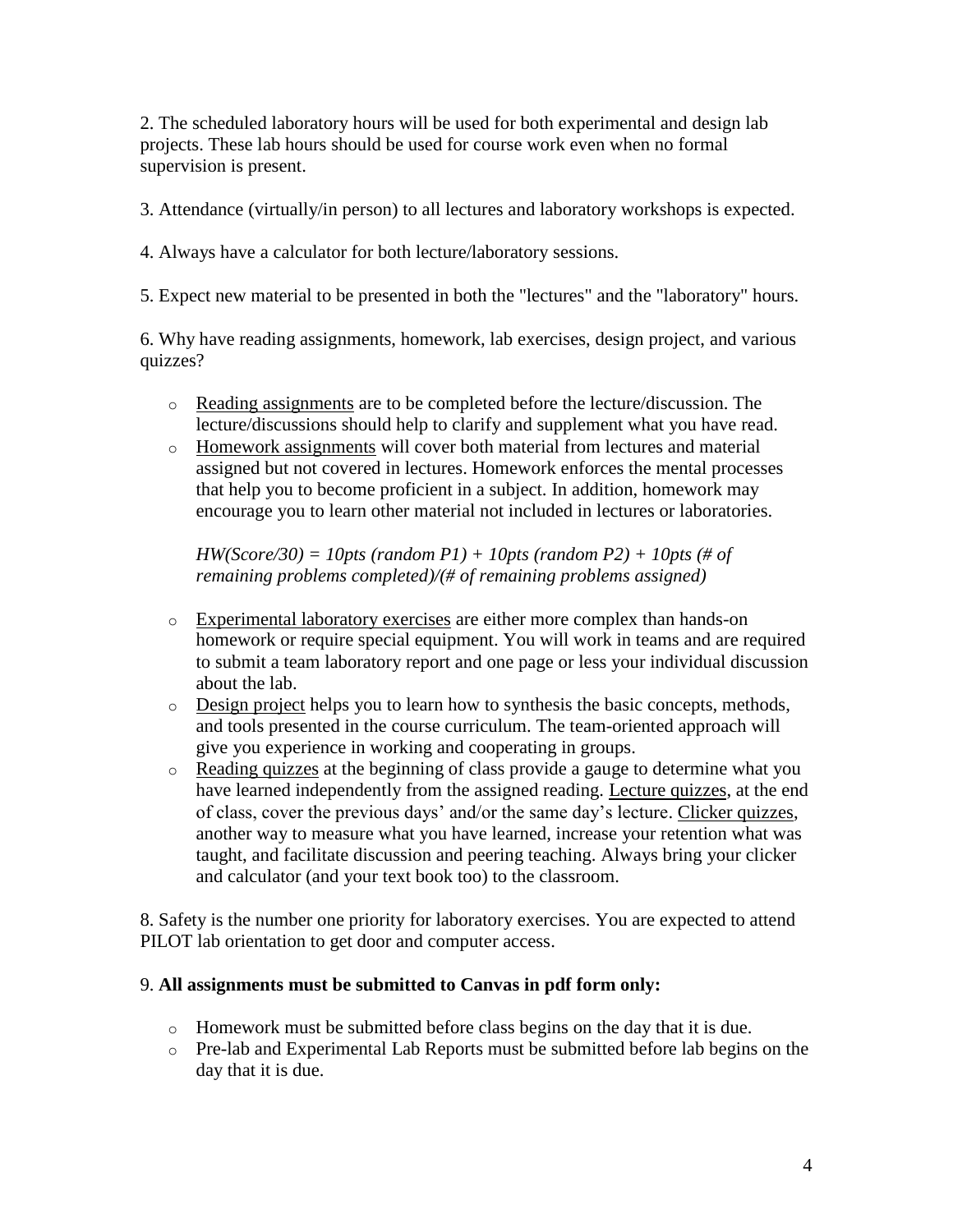All individual submissions must follow the convention: LastName, FirstName\_AssignmentName, for example: Smith, John\_HW1

For group Exp Lab Report submission, please follow the convention: Lab# Group# Thu or Lab# Group# Fri

10. Always submit work in a professional form. Neatness, clarity, and completeness count. **If submitted work is not legible, you may not receive full credit. Please review before and after submitting. It is your responsibility to make sure the submission is complete.** 

11. Late assignments will not be accepted. If you know in advance that you must miss a homework due date or lab, send the relevant Instructors/TA/TFs an e-mail to make arrangements. We expect students to be professional by attending class and submitting assignments on time.

12. Collaboration is permitted on homework. This means you may discuss the means and methods for solving problems even compare answers, but you are not free to copy someone's assignment. The work that you turn in must be your own--copying is not allowed for any assignments. Collaboration on quizzes and exams, or using another student's work or allowing another student to use your work is academic misconduct.

13. This class is not graded on a curve; there are absolute expectations of performance. However, we reserve the right to normalize and adjust the class grades based on the highest performance in the class. This process will not lower a person's grade.

In order to continue on ASEN core courses, a minimum grade of C is required.

# **Other Important Notes**

## **Classroom Behavior**

Both students and faculty are responsible for maintaining an appropriate learning environment in all instructional settings, whether in person, remote or online. Those who fail to adhere to such behavioral standards may be subject to discipline. Professional courtesy and sensitivity are especially important with respect to individuals and topics dealing with race, color, national origin, sex, pregnancy, age, disability, creed, religion, sexual orientation, gender identity, gender expression, veteran status, political affiliation or political philosophy. For more information, see the policies on [classroom behavior](http://www.colorado.edu/policies/student-classroom-and-course-related-behavior) and the [Student Code of Conduct.](https://www.colorado.edu/sccr/sites/default/files/attached-files/2019-2020_student_code_of_conduct_0.pdf)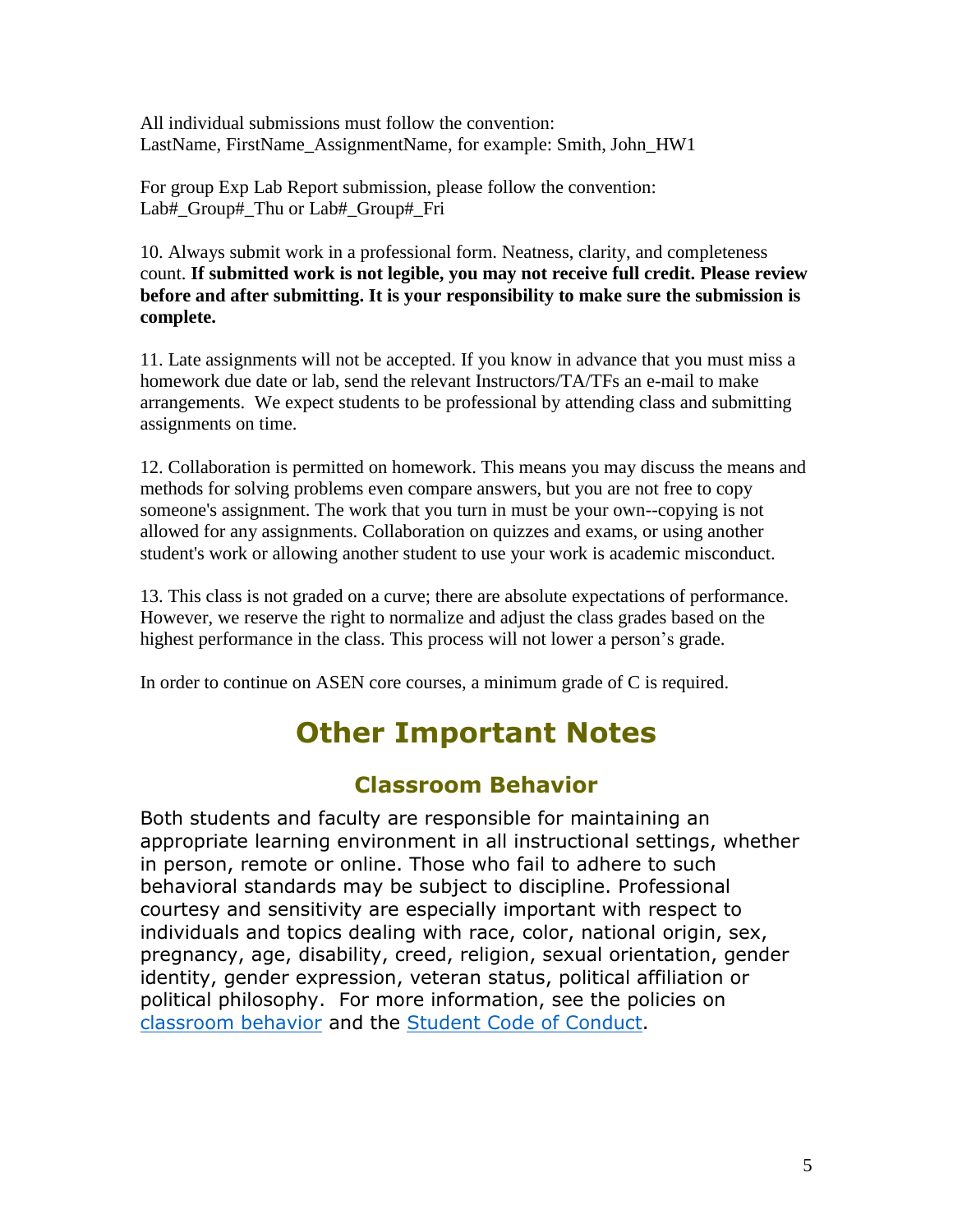# **Requirements for COVID-19**

As a matter of public health and safety due to the pandemic, all members of the CU Boulder community and all visitors to campus must follow university, department and building requirements, and public health orders in place to reduce the risk of spreading infectious disease. Required safety measures at CU Boulder relevant to the classroom setting include:

- maintain 6-foot distancing when possible,
- wear a face covering in public indoor spaces and outdoors while on campus consistent with state and county health orders,
- clean local work area,
- practice hand hygiene,
- follow public health orders, and
- if sick and you live off campus, do not come onto campus (unless instructed by a CU Healthcare professional), or if you live oncampus, please alert [CU Boulder Medical Services.](https://www.colorado.edu/healthcenter/coronavirus-updates/symptoms-and-what-do-if-you-feel-sick)

Students who fail to adhere to these requirements will be asked to leave class, and students who do not leave class when asked or who refuse to comply with these requirements will be referred to Student [Conduct and Conflict Resolution.](https://www.colorado.edu/sccr/) For more information, see the policies on [COVID-19 Health and Safety](https://www.colorado.edu/policies/covid-19-health-and-safety-policy) and [classroom behavior](http://www.colorado.edu/policies/student-classroom-and-course-related-behavior) and the [Student Code of Conduct.](http://www.colorado.edu/osccr/) If you require accommodation because a disability prevents you from fulfilling these safety measures, please see the "Accommodation for Disabilities" statement on this syllabus. Before returning to campus, all students must complete the [COVID-19](https://www.colorado.edu/protect-our-herd/how#anchor1)  [Student Health and Expectations Course.](https://www.colorado.edu/protect-our-herd/how#anchor1) Before coming on to campus each day, all students are required to complete a [Daily Health Form.](https://www.colorado.edu/protect-our-herd/daily-health-form)

Students who have tested positive for COVID-19, have symptoms of COVID-19, or have had close contact with someone who has tested positive for or had symptoms of COVID-19 must stay home and complete the [Health Questionnaire and Illness Reporting](https://www.colorado.edu/protect-our-herd/daily-health-form)  [Form](https://www.colorado.edu/protect-our-herd/daily-health-form) remotely. In this class, if you are sick or quarantined**,** please notify your Instructor/TAs by email.

## **Accommodation for Disabilities**

If you qualify for accommodations because of a disability, please submit your accommodation letter from Disability Services to your faculty member in a timely manner so that your needs can be addressed. Disability Services determines accommodations based on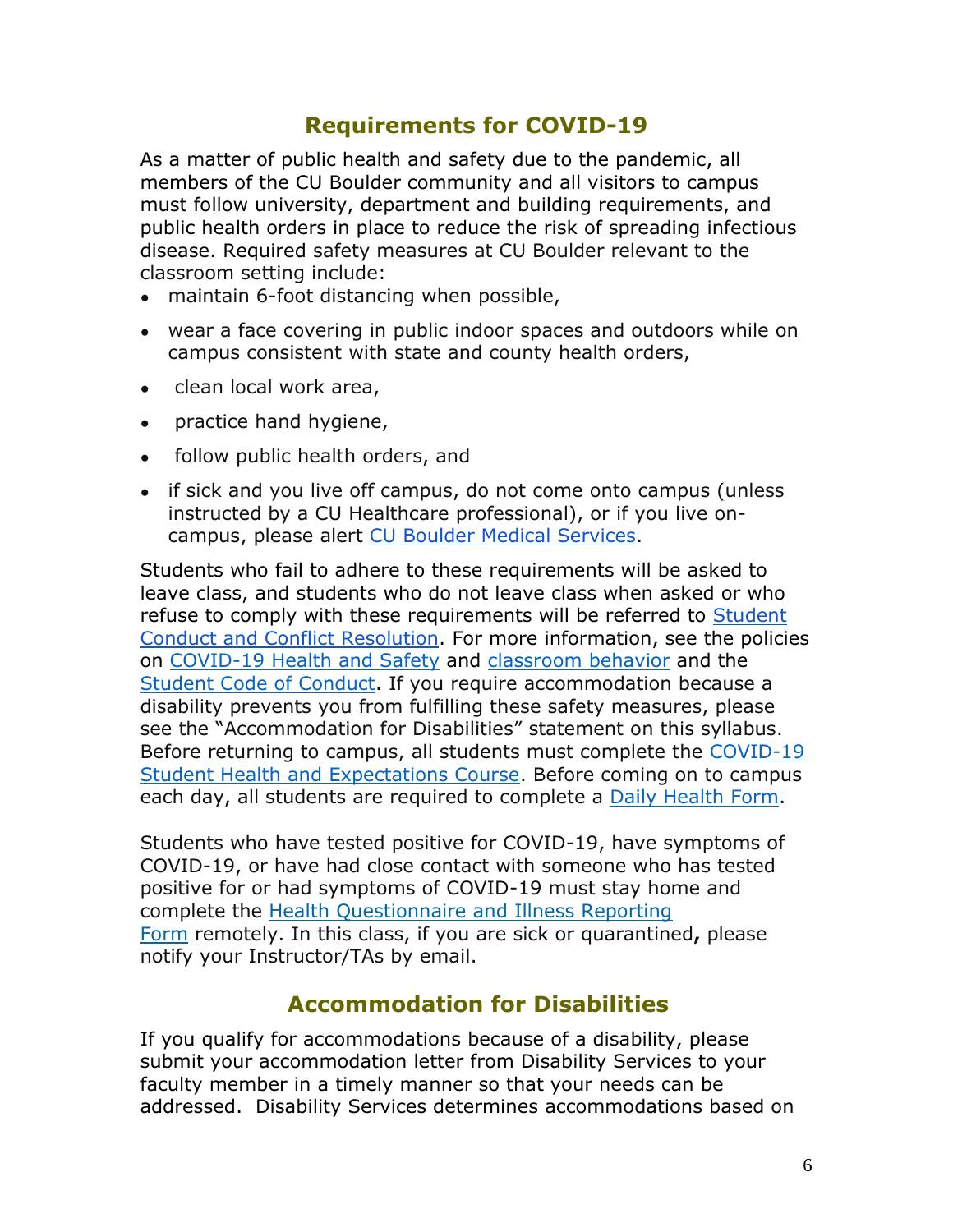documented disabilities in the academic environment. Information on requesting accommodations is located on the [Disability Services](https://www.colorado.edu/disabilityservices/)  [website.](https://www.colorado.edu/disabilityservices/) Contact Disability Services at 303-492-8671 or [dsinfo@colorado.edu](mailto:dsinfo@colorado.edu) for further assistance. If you have a temporary medical condition, see [Temporary Medical Conditions](http://www.colorado.edu/disabilityservices/students/temporary-medical-conditions) on the Disability Services website.

## **Preferred Student Names and Pronouns**

CU Boulder recognizes that students' legal information doesn't always align with how they identify. Students may update their preferred names and pronouns via the student portal; those preferred names and pronouns are listed on instructors' class rosters. In the absence of such updates, the name that appears on the class roster is the student's legal name.

## **Honor Code**

All students enrolled in a University of Colorado Boulder course are responsible for knowing and adhering to the Honor Code. Violations of the policy may include: plagiarism, cheating, fabrication, lying, bribery, threat, unauthorized access to academic materials, clicker fraud, submitting the same or similar work in more than one course without permission from all course instructors involved, and aiding academic dishonesty. All incidents of academic misconduct will be reported to the Honor Code ([honor@colorado.edu\)](mailto:honor@colorado.edu); 303-492-5550). Students found responsible for violating the academic integrity policy will be subject to nonacademic sanctions from the Honor Code as well as academic sanctions from the faculty member. Additional information regarding the Honor Code academic integrity policy can be found at the [Honor Code Office website](https://www.colorado.edu/osccr/honor-code).

## **Sexual Misconduct, Discrimination, Harassment and/or Related Retaliation**

The University of Colorado Boulder (CU Boulder) is committed to fostering an inclusive and welcoming learning, working, and living environment. CU Boulder will not tolerate acts of sexual misconduct (harassment, exploitation, and assault), intimate partner violence (dating or domestic violence), stalking, or protected-class discrimination or harassment by members of our community. Individuals who believe they have been subject to misconduct or retaliatory actions for reporting a concern should contact the Office of Institutional Equity and Compliance (OIEC) at 303-492-2127 or [cureport@colorado.edu.](mailto:cureport@colorado.edu) Information about the OIEC, university